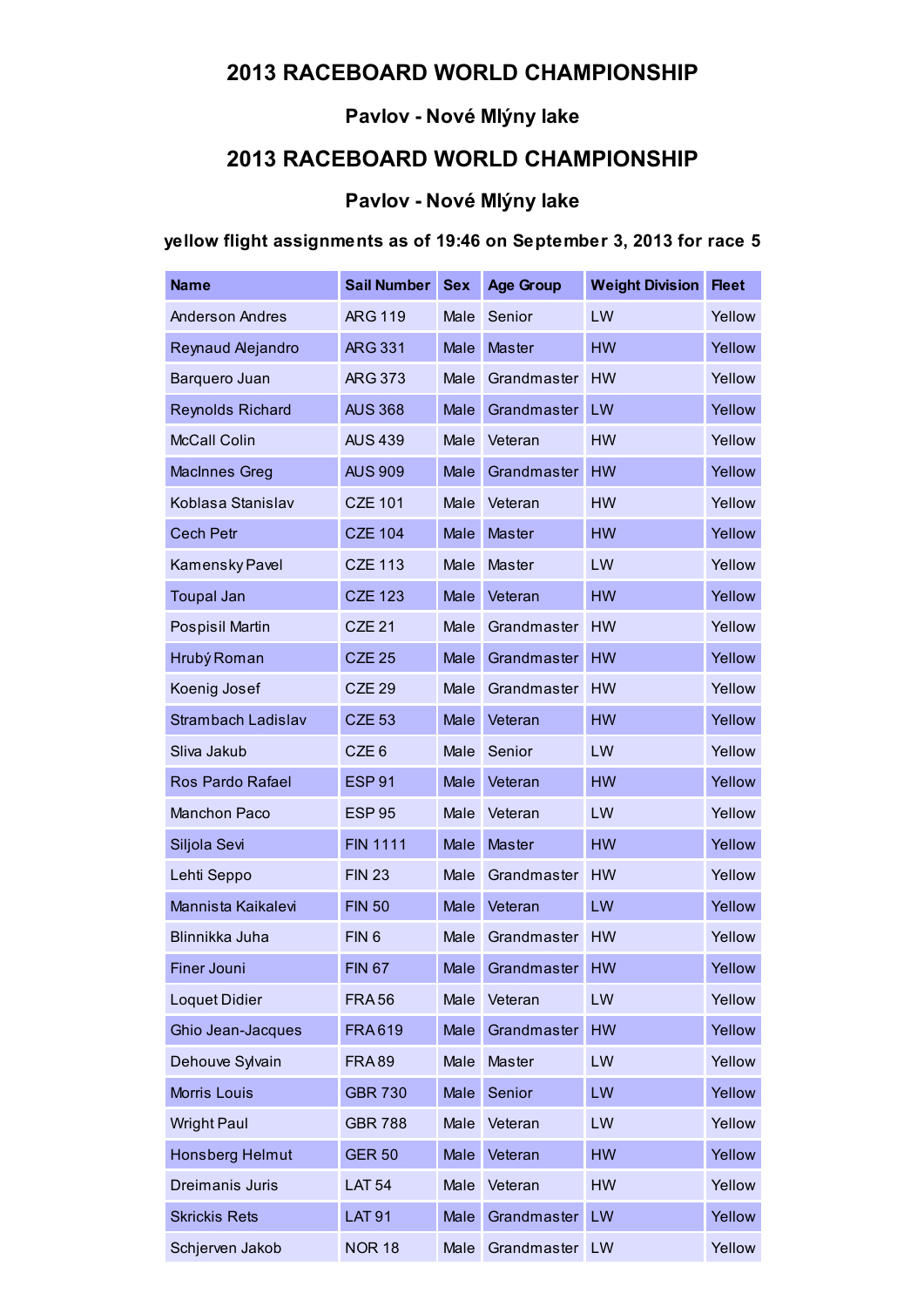| Nervik Arne                | <b>NOR 40</b>    | Male | Grandmaster   | LW        | Yellow |
|----------------------------|------------------|------|---------------|-----------|--------|
| Due-Tonnessen Lars         | <b>NOR 69</b>    | Male | Grandmaster   | <b>HW</b> | Yellow |
| <b>Frydrychowicz Pawel</b> | <b>POL 125</b>   | Male | Veteran       | LW        | Yellow |
| Mielke Krystian            | <b>POL 201</b>   | Male | Senior        | LW        | Yellow |
| Nowak Jakub                | <b>POL 215</b>   | Male | Master        | LW        | Yellow |
| Chalupczak Adam            | <b>POL 236</b>   | Male | Senior        | <b>HW</b> | Yellow |
| Srzednicky Michal          | <b>POL 271</b>   | Male | Veteran       | LW        | Yellow |
| Corte Moura Pedro          | <b>POR 73</b>    | Male | Master        | LW        | Yellow |
| <b>Huguenin Vincent</b>    | SUI <sub>9</sub> | Male | Master        | <b>HW</b> | Yellow |
| <b>Pollak Patrik</b>       | SVK <sub>1</sub> | Male | Master        | LW        | Yellow |
| Lopuchovsky sr. Pavol      | <b>SVK 155</b>   | Male | Veteran       | <b>HW</b> | Yellow |
| <b>Velebir Peter</b>       | <b>SVK 16</b>    | Male | Master        | <b>HW</b> | Yellow |
| <b>Beranek Karol</b>       | <b>SVK 17</b>    | Male | Grandmaster   | LW        | Yellow |
| Duchnovsky Milan           | <b>SVK 26</b>    | Male | Grandmaster   | LW        | Yellow |
| <b>Velebir Pavol</b>       | <b>SVK 33</b>    | Male | <b>Master</b> | <b>HW</b> | Yellow |
| Carny Marcel               | SVK7             | Male | Grandmaster   | <b>HW</b> | Yellow |
| Migliaccio Giovanni Ciro   | USA6             | Male | <b>Master</b> | LW        | Yellow |

## 2013 RACEBOARD WORLD CHAMPIONSHIP

# Pavlov - Nové Mlýny lake

## blue flight assignments as of 19:46 on September 3, 2013 for race 5

| <b>Name</b>             | <b>Sail Number</b> | <b>Sex</b>  | <b>Age Group</b> | <b>Weight Division</b> | <b>Fleet</b> |
|-------------------------|--------------------|-------------|------------------|------------------------|--------------|
| <b>Ruesch Marcos</b>    | <b>ARG 13</b>      | Male        | Master           | LW                     | <b>Blue</b>  |
| <b>Almenara Gustavo</b> | <b>ARG 315</b>     | Male        | Grandmaster      | <b>HW</b>              | <b>Blue</b>  |
| Zerga Guillermo         | <b>ARG 345</b>     | Male        | Grandmaster      | I W                    | <b>Blue</b>  |
| Consorte Fernando       | <b>ARG 355</b>     | Male        | <b>Master</b>    | <b>HW</b>              | <b>Blue</b>  |
| <b>Peters Paul</b>      | <b>AUS 1332</b>    | Male        | Master           | LW                     | <b>Blue</b>  |
| <b>Wallner Thomas</b>   | AUT <sub>11</sub>  | Male        | Grandmaster      | LW                     | <b>Blue</b>  |
| Horky Adam              | <b>CZE 10</b>      | Male        | Senior           | <b>HW</b>              | Blue         |
| Kamenský Radim          | <b>CZE 110</b>     | Male        | <b>Master</b>    | LW                     | <b>Blue</b>  |
| Kucera jr. Petr         | <b>CZE 15</b>      | Male        | Senior           | <b>HW</b>              | <b>Blue</b>  |
| <b>Hruby Pavel</b>      | <b>CZE 19</b>      | Male        | Grandmaster      | <b>HW</b>              | <b>Blue</b>  |
| Dolejs Rudolf           | <b>CZE 195</b>     | Male        | Grandmaster      | LW                     | <b>Blue</b>  |
| Haken Vladimír          | <b>CZE 206</b>     | <b>Male</b> | Senior           | <b>HW</b>              | <b>Blue</b>  |
| <b>Sliva Martin</b>     | CZE <sub>22</sub>  | Male        | Grandmaster      | <b>HW</b>              | <b>Blue</b>  |
| <b>Kral Jiri</b>        | <b>CZE 31</b>      | Male        | Master           | <b>HW</b>              | <b>Blue</b>  |
| Vrana Petr              | <b>CZE 45</b>      | Male        | Grandmaster      | <b>HW</b>              | <b>Blue</b>  |
| Kucera sr. Petr         | CZE <sub>5</sub>   | Male        | Veteran          | <b>HW</b>              | <b>Blue</b>  |